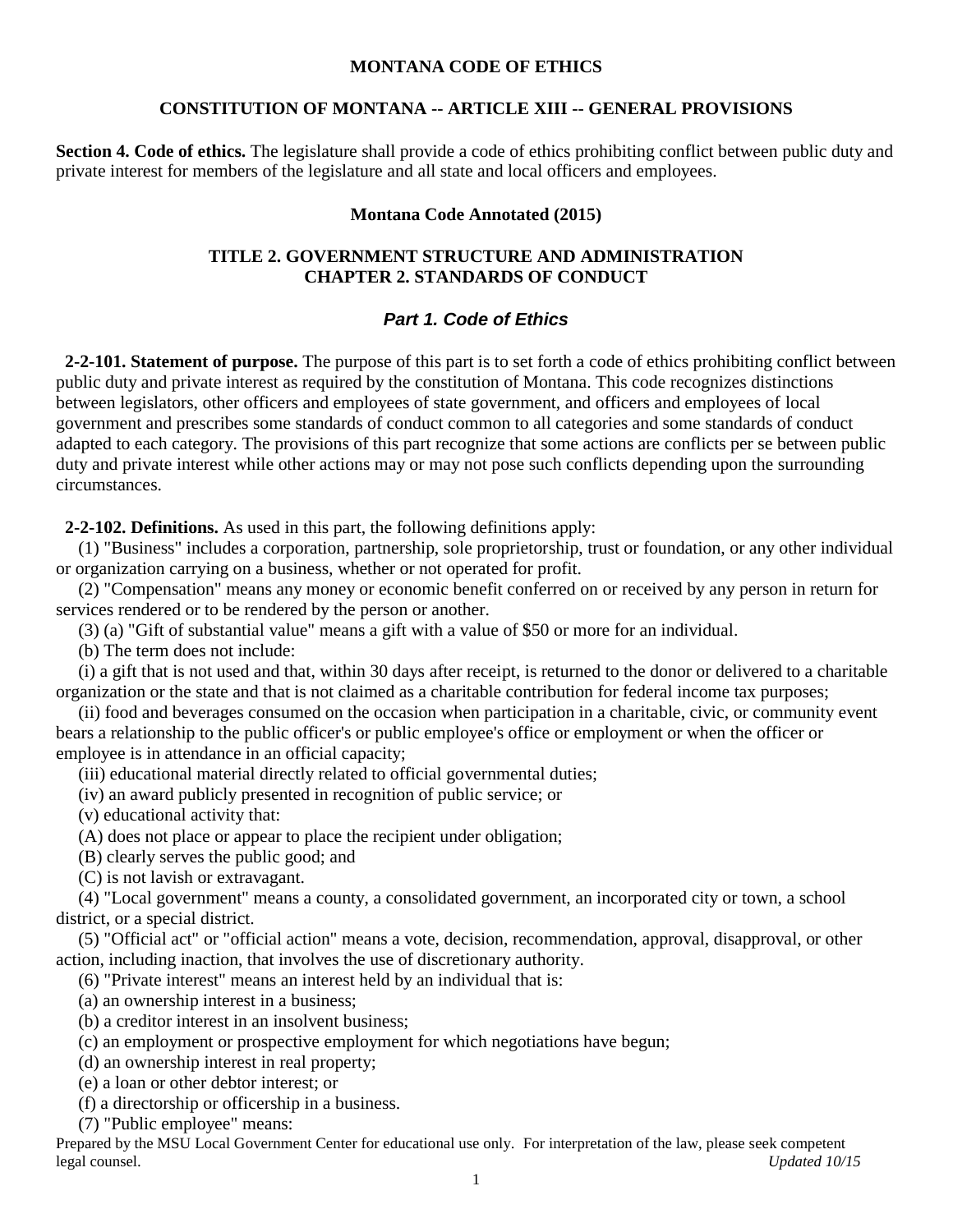(a) any temporary or permanent employee of the state;

(b) any temporary or permanent employee of a local government;

 (c) a member of a quasi-judicial board or commission or of a board, commission, or committee with rulemaking authority; and

(d) a person under contract to the state.

(8) (a) "Public officer" includes any state officer and any elected officer of a local government.

(b) For the purposes of [67-11-104,](http://leg.mt.gov/bills/mca/67/11/67-11-104.htm) the term also includes a commissioner of an airport authority.

 (9) "Special district" means a unit of local government, authorized by law to perform a single function or a limited number of functions. The term includes but is not limited to conservation districts, water districts, weed management districts, irrigation districts, fire districts, community college districts, hospital districts, sewer districts, and transportation districts. The term also includes any district or other entity formed by interlocal agreement.

(10) (a) "State agency" includes:

(i) the state;

(ii) the legislature and its committees;

(iii) all executive departments, boards, commissions, committees, bureaus, and offices;

(iv) the university system; and

(v) all independent commissions and other establishments of the state government.

(b) The term does not include the judicial branch.

 (11) "State officer" includes all elected officers and directors of the executive branch of state government as defined in [2-15-102.](http://leg.mt.gov/bills/mca/2/15/2-15-102.htm)

**2-2-103. Public trust -- public duty.** (1) The holding of public office or employment is a public trust, created by the confidence that the electorate reposes in the integrity of public officers, legislators, and public employees. A public officer, legislator, or public employee shall carry out the individual's duties for the benefit of the people of the state.

 (2) A public officer, legislator, or public employee whose conduct departs from the person's public duty is liable to the people of the state and is subject to the penalties provided in this part for abuse of the public's trust.

 (3) This part sets forth various rules of conduct, the transgression of any of which is a violation of public duty, and various ethical principles, the transgression of any of which must be avoided.

(4) (a) The enforcement of this part for:

(i) state officers, legislators, and state employees is provided for in [2-2-136;](http://leg.mt.gov/bills/mca/2/2/2-2-136.htm)

 (ii) legislators, involving legislative acts, is provided for in [2-2-135](http://leg.mt.gov/bills/mca/2/2/2-2-135.htm) and for all other acts is provided for in [2-2-](http://leg.mt.gov/bills/mca/2/2/2-2-136.htm) [136;](http://leg.mt.gov/bills/mca/2/2/2-2-136.htm)

(iii) local government officers and employees is provided for in [2-2-144.](http://leg.mt.gov/bills/mca/2/2/2-2-144.htm)

 (b) Any money collected in the civil actions that is not reimbursement for the cost of the action must be deposited in the general fund of the unit of government.

 **2-2-104. Rules of conduct for public officers, legislators, and public employees.** (1) Proof of commission of any act enumerated in this section is proof that the actor has breached the actor's public duty. A public officer, legislator, or public employee may not:

 (a) disclose or use confidential information acquired in the course of official duties in order to further substantially the individual's personal economic interests; or

(b) accept a gift of substantial value or a substantial economic benefit tantamount to a gift:

 (i) that would tend improperly to influence a reasonable person in the person's position to depart from the faithful and impartial discharge of the person's public duties; or

 (ii) that the person knows or that a reasonable person in that position should know under the circumstances is primarily for the purpose of rewarding the person for official action taken.

 (2) An economic benefit tantamount to a gift includes without limitation a loan at a rate of interest substantially lower than the commercial rate then currently prevalent for similar loans and compensation received for private services rendered at a rate substantially exceeding the fair market value of the services. Campaign contributions reported as required by statute are not gifts or economic benefits tantamount to gifts.

(3) (a) Except as provided in subsection (3)(b), a public officer, legislator, or public employee may not receive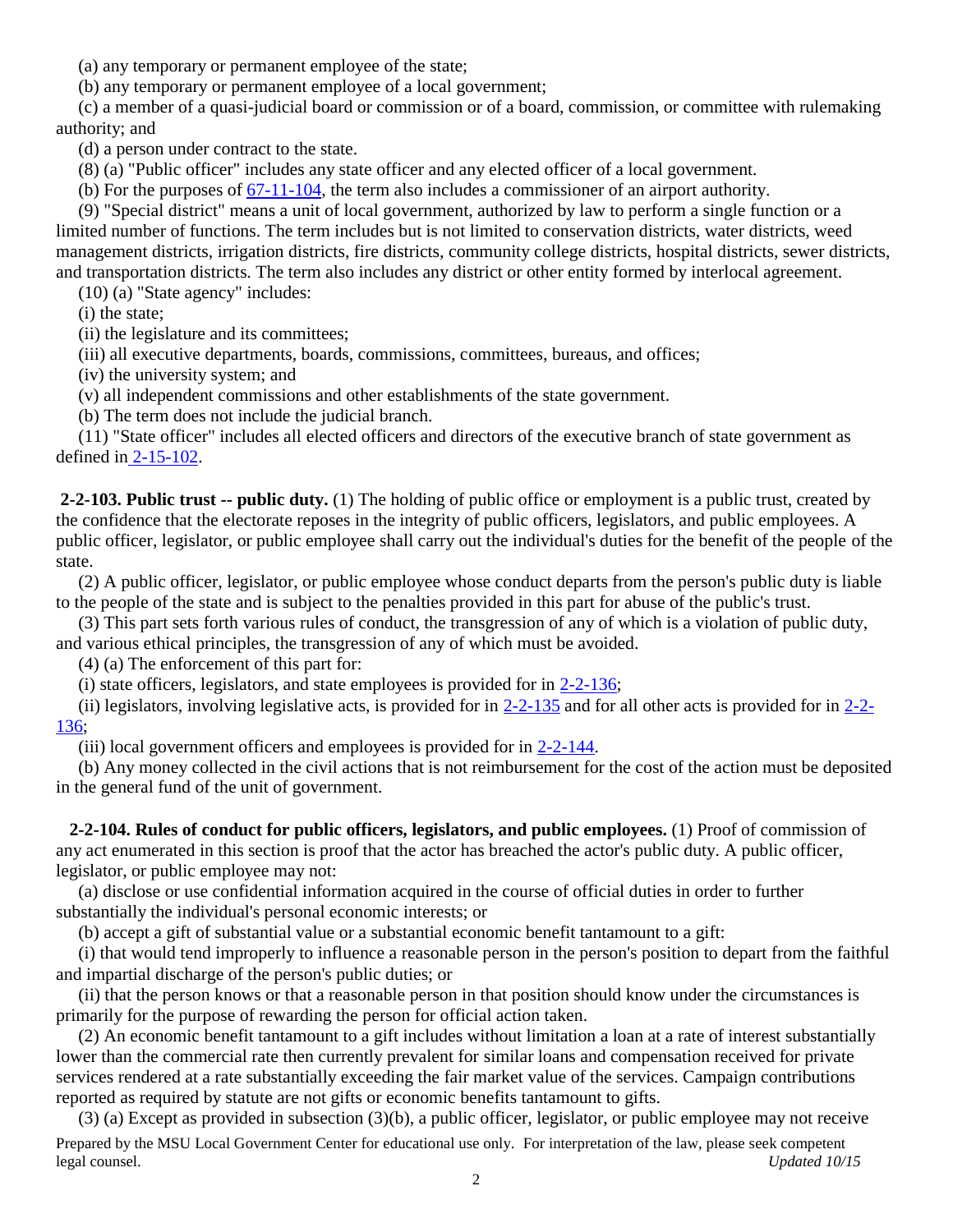salaries from two separate public employment positions that overlap for the hours being compensated, unless:

 (i) the public officer, legislator, or public employee reimburses the public entity from which the employee is absent for the salary paid for performing the function from which the officer, legislator, or employee is absent; or

 (ii) the public officer's, legislator's, or public employee's salary from one employer is reduced by the amount of salary received from the other public employer in order to avoid duplicate compensation for the overlapping hours.

(b) Subsection (3)(a) does not prohibit:

 (i) a public officer, legislator, or public employee from receiving income from the use of accrued leave or compensatory time during the period of overlapping employment; or

 (ii) a public school teacher from receiving payment from a college or university for the supervision of student teachers who are enrolled in a teacher education program at the college or university if the supervision is performed concurrently with the school teacher's duties for a public school district.

 (c) In order to determine compliance with this subsection (3), a public officer, legislator, or public employee subject to this subsection (3) shall disclose the amounts received from the two separate public employment positions to the commissioner of political practices.

**2-2-105. Ethical requirements for public officers and public employees.** (1) The requirements in this section are intended as rules of conduct, and violations constitute a breach of the public trust and public duty of office or employment in state or local government.

 (2) Except as provided in subsection (4), a public officer or public employee may not acquire an interest in any business or undertaking that the officer or employee has reason to believe may be directly and substantially affected to its economic benefit by official action to be taken by the officer's or employee's agency.

 (3) A public officer or public employee may not, within 12 months following the voluntary termination of office or employment, obtain employment in which the officer or employee will take direct advantage, unavailable to others, of matters with which the officer or employee was directly involved during a term of office or during employment. These matters are rules, other than rules of general application, that the officer or employee actively helped to formulate and applications, claims, or contested cases in the consideration of which the officer or employee was an active participant.

 (4) When a public employee who is a member of a quasi-judicial board or commission or of a board, commission, or committee with rulemaking authority is required to take official action on a matter as to which the public employee has a conflict created by a personal or private interest that would directly give rise to an appearance of impropriety as to the public employee's influence, benefit, or detriment in regard to the matter, the public employee shall disclose the interest creating the conflict prior to participating in the official action.

 (5) A public officer or public employee may not perform an official act directly and substantially affecting a business or other undertaking to its economic detriment when the officer or employee has a substantial personal interest in a competing firm or undertaking.

 **2-2-106. Disclosure.** (1) (a) Prior to December 15 of each even-numbered year, each state officer, holdover senator, supreme court justice, and district court judge shall file with the commissioner of political practices a business disclosure statement on a form provided by the commissioner. An individual filing pursuant to subsection  $(1)(b)$  or  $(1)(c)$  is not required to file under this subsection  $(1)(a)$  during the same period.

 (b) Each candidate for a statewide or a state office elected from a district shall, within 5 days of the time that the candidate files for office, file a business disclosure statement with the commissioner of political practices on a form provided by the commissioner.

(c) An individual appointed to office who would be required to file under subsection  $(1)(a)$  or  $(1)(b)$  is required to file the business disclosure statement at the earlier of the time of submission of the person's name for confirmation or the assumption of the office.

(2) The statement must provide the following information:

(a) the name, address, and type of business of the individual;

 (b) each present or past employing entity from which benefits, including retirement benefits, are currently received by the individual;

 (c) each business, firm, corporation, partnership, and other business or professional entity or trust in which the individual holds an interest;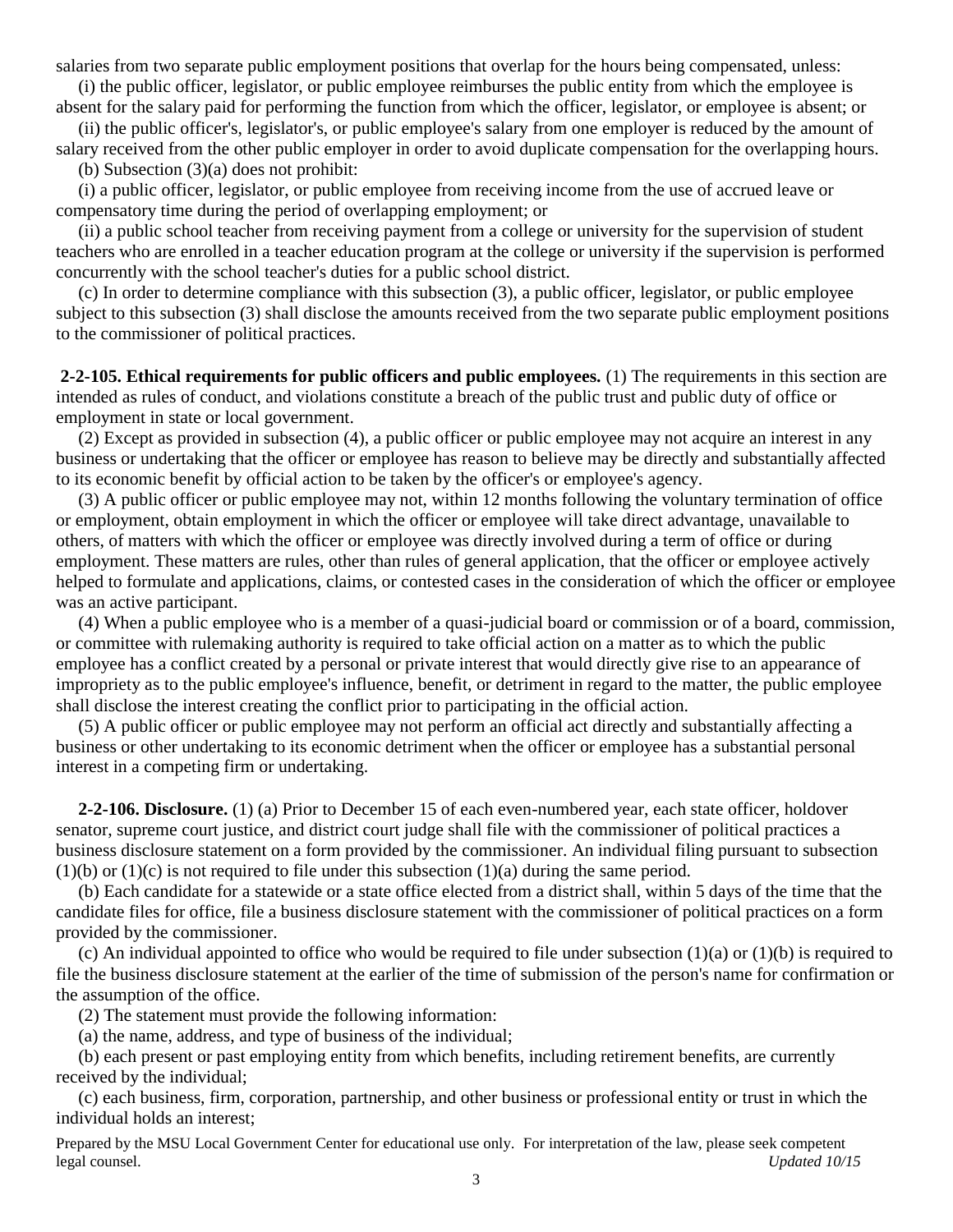(d) each entity not listed under subsections  $(2)(a)$  through  $(2)(c)$  in which the individual is an officer or director, regardless of whether or not the entity is organized for profit; and

 (e) all real property, other than a personal residence, in which the individual holds an interest. Real property may be described by general description.

 (3) An individual may not assume or continue to exercise the powers and duties of the office to which that individual has been elected or appointed until the statement has been filed as provided in subsection (1).

 (4) The commissioner of political practices shall make the business disclosure statements available to any individual upon request.

 **2-2-121. Rules of conduct for public officers and public employees.** (1) Proof of commission of any act enumerated in subsection (2) is proof that the actor has breached a public duty.

(2) A public officer or a public employee may not:

 (a) subject to subsection (7), use public time, facilities, equipment, supplies, personnel, or funds for the officer's or employee's private business purposes;

 (b) engage in a substantial financial transaction for the officer's or employee's private business purposes with a person whom the officer or employee inspects or supervises in the course of official duties;

 (c) assist any person for a fee or other compensation in obtaining a contract, claim, license, or other economic benefit from the officer's or employee's agency;

 (d) assist any person for a contingent fee in obtaining a contract, claim, license, or other economic benefit from any agency;

 (e) perform an official act directly and substantially affecting to its economic benefit a business or other undertaking in which the officer or employee either has a substantial financial interest or is engaged as counsel, consultant, representative, or agent; or

 (f) solicit or accept employment, or engage in negotiations or meetings to consider employment, with a person whom the officer or employee regulates in the course of official duties without first giving written notification to the officer's or employee's supervisor and department director.

 (3) (a) Except as provided in subsection (3)(b), a public officer or public employee may not use public time, facilities, equipment, supplies, personnel, or funds to solicit support for or opposition to any political committee, the nomination or election of any person to public office, or the passage of a ballot issue unless the use is:

(i) authorized by law; or

 (ii) properly incidental to another activity required or authorized by law, such as the function of an elected public officer, the officer's staff, or the legislative staff in the normal course of duties.

 (b) As used in this subsection (3), "properly incidental to another activity required or authorized by law" does not include any activities related to solicitation of support for or opposition to the nomination or election of a person to public office or political committees organized to support or oppose a candidate or candidates for public office. With respect to ballot issues, properly incidental activities are restricted to:

 (i) the activities of a public officer, the public officer's staff, or legislative staff related to determining the impact of passage or failure of a ballot issue on state or local government operations;

 (ii) in the case of a school district, as defined in Title 20, chapter 6, compliance with the requirements of law governing public meetings of the local board of trustees, including the resulting dissemination of information by a board of trustees or a school superintendent or a designated employee in a district with no superintendent in support of or opposition to a bond issue or levy submitted to the electors. Public funds may not be expended for any form of commercial advertising in support of or opposition to a bond issue or levy submitted to the electors.

 (c) This subsection (3) is not intended to restrict the right of a public officer or public employee to express personal political views.

 (d) (i) If the public officer or public employee is a Montana highway patrol chief or highway patrol officer appointed under Title 44, chapter 1, the term "equipment" as used in this subsection (3) includes the chief's or officer's official highway patrol uniform.

 (ii) A Montana highway patrol chief's or highway patrol officer's title may not be referred to in the solicitation of support for or opposition to any political committee, the nomination or election of any person to public office, or the passage of a ballot issue.

(4) (a) A candidate, as defined in  $13-1-101(8)$  $13-1-101(8)$ (a), may not use or permit the use of state funds for any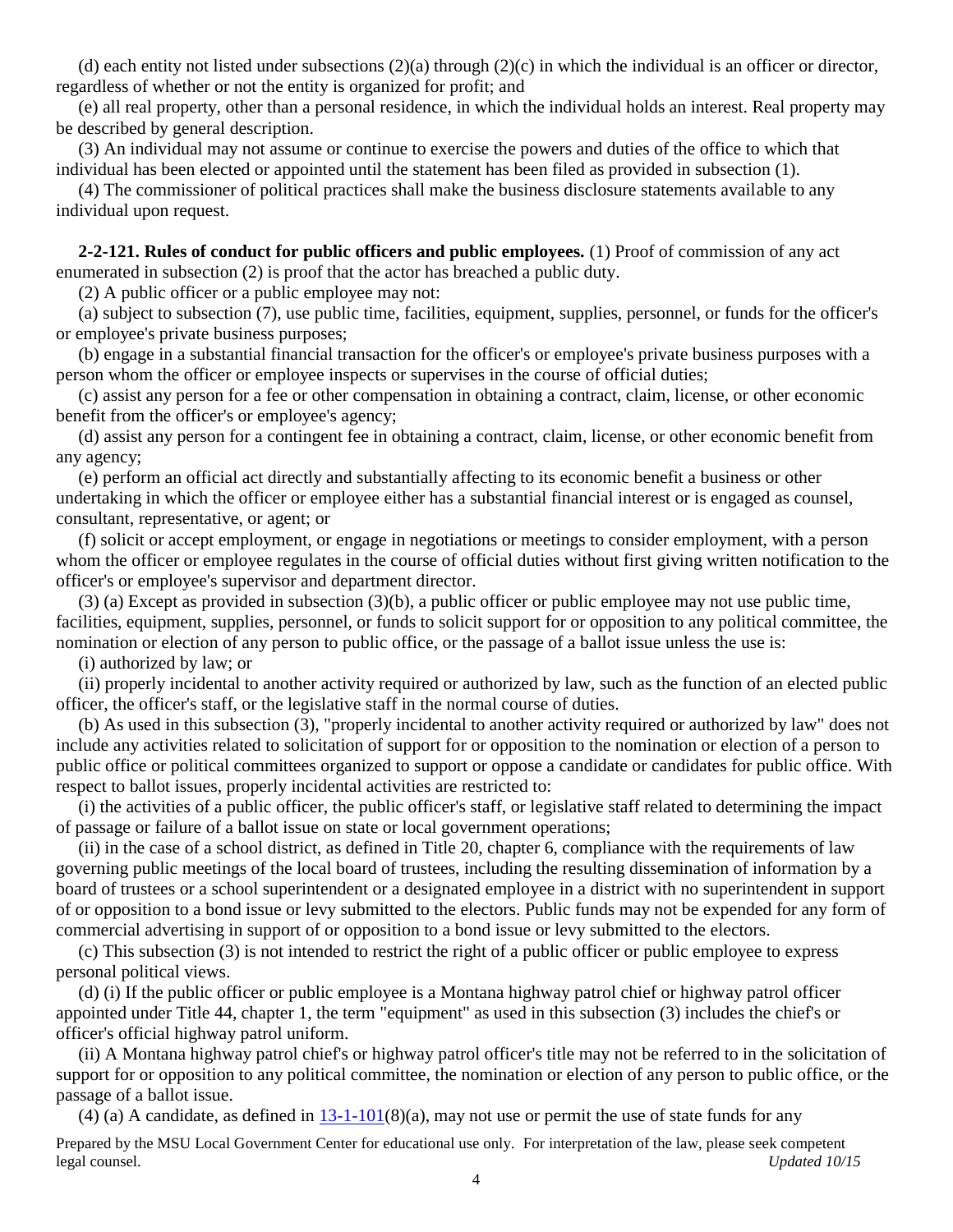advertisement or public service announcement in a newspaper, on radio, or on television that contains the candidate's name, picture, or voice except in the case of a state or national emergency and then only if the announcement is reasonably necessary to the candidate's official functions.

 (b) A state officer may not use or permit the use of public time, facilities, equipment, supplies, personnel, or funds to produce, print, or broadcast any advertisement or public service announcement in a newspaper, on radio, or on television that contains the state officer's name, picture, or voice except in the case of a state or national emergency if the announcement is reasonably necessary to the state officer's official functions or in the case of an announcement directly related to a program or activity under the jurisdiction of the office or position to which the state officer was elected or appointed.

 (5) A public officer or public employee may not participate in a proceeding when an organization, other than an organization or association of local government officials, of which the public officer or public employee is an officer or director is:

 (a) involved in a proceeding before the employing agency that is within the scope of the public officer's or public employee's job duties; or

 (b) attempting to influence a local, state, or federal proceeding in which the public officer or public employee represents the state or local government.

 (6) A public officer or public employee may not engage in any activity, including lobbying, as defined in [5-7-102,](http://leg.mt.gov/bills/mca/5/7/5-7-102.htm) on behalf of an organization, other than an organization or association of local government officials, of which the public officer or public employee is a member while performing the public officer's or public employee's job duties. The provisions of this subsection do not prohibit a public officer or public employee from performing charitable fundraising activities if approved by the public officer's or public employee's supervisor or authorized by law.

 (7) A listing by a public officer or a public employee in the electronic directory provided for in [30-17-101](http://leg.mt.gov/bills/mca/30/17/30-17-101.htm) of any product created outside of work in a public agency is not in violation of subsection (2)(a) of this section. The public officer or public employee may not make arrangements for the listing in the electronic directory during work hours.

 (8) A department head or a member of a quasi-judicial or rulemaking board may perform an official act notwithstanding the provisions of subsection (2)(e) if participation is necessary to the administration of a statute and if the person complies with the disclosure procedures under [2-2-131.](http://leg.mt.gov/bills/mca/2/2/2-2-131.htm)

 (9) Subsection (2)(d) does not apply to a member of a board, commission, council, or committee unless the member is also a full-time public employee.

 (10) Subsections (2)(b) and (2)(e) do not prevent a member of the governing body of a local government from performing an official act when the member's participation is necessary to obtain a quorum or to otherwise enable the body to act. The member shall disclose the interest creating the appearance of impropriety prior to performing the official act.

**2-2-131. Disclosure.** A public officer or public employee shall, prior to acting in a manner that may impinge on public duty, including the award of a permit, contract, or license, disclose the nature of the private interest that creates the conflict. The public officer or public employee shall make the disclosure in writing to the commissioner of political practices, listing the amount of private interest, if any, the purpose and duration of the person's services rendered, if any, and the compensation received for the services or other information that is necessary to describe the interest. If the public officer or public employee then performs the official act involved, the officer or employee shall state for the record the fact and summary nature of the interest disclosed at the time of performing the act.

**2-2-144. Enforcement for local government.** (1) Except as provided in subsections (5) and (6), a person alleging a violation of this part by a local government officer or local government employee shall notify the county attorney of the county where the local government is located. The county attorney shall request from the complainant or the person who is the subject of the complaint any information necessary to make a determination concerning the validity of the complaint.

 (2) If the county attorney determines that the complaint is justified, the county attorney may bring an action in district court seeking a civil fine of not less than \$50 or more than \$1,000. If the county attorney determines that the complaint alleges a criminal violation, the county attorney shall bring criminal charges against the officer or employee.

(3) If the county attorney declines to bring an action under this section, the person alleging a violation of this part